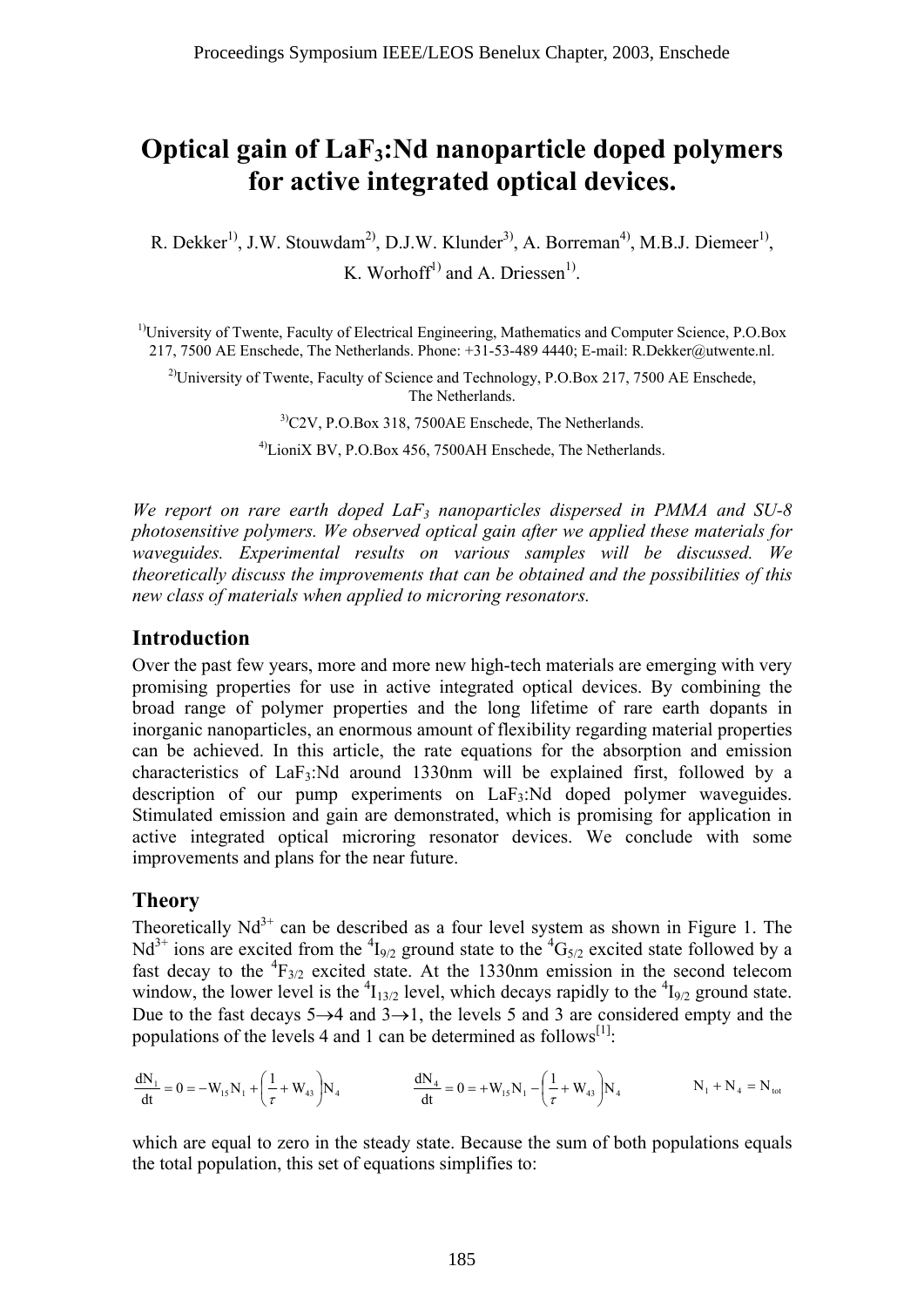Optical gain of LaF3:Nd nanoparticle doped polymers for active integrated optical devices.



*Figure 1: Energy diagram, absorption spectrum and emission spectrum of LaF<sub>3</sub>: Nd in solution.* 1-5 *denotes the absorption near 575nm, whereas 4-1, 4-2 and 4-3 represent the emission around 880, 1050 and 1330 nm respectively.* 

$$
N_1 = \left(\frac{W_{43} + 1/\tau}{W_{43} + 1/\tau + W_{15}}\right) N
$$
  

$$
N_4 = \left(\frac{W_{15}}{W_{43} + 1/\tau + W_{15}}\right) N
$$

The absorption and emission rates  $W_{15}$  and  $W_{43}$  are defined as follows:

$$
W_{15} = \sigma_a I_p ; I_p = \frac{P_p}{h \nu_p A}
$$
  
 
$$
W_{43} = \sigma_e I_s ; I_s = \frac{P_s}{h \nu_s A}
$$

where  $I_p$  and  $I_s$  are the photon fluxes of pump and signal source respectively and  $\sigma_a$  the absorption cross section and  $\sigma_e$  the stimulated emission cross section. The photon fluxes are calculated from the pump and signal power  $P_p$  and  $P_s$ , the light frequencies  $v_p$  and  $v<sub>s</sub>$ , Planck's constant h and the cross section of the waveguide A. The power of the signal and pump along the waveguide is given by:

$$
dI_s = W_{43} N_4 dz
$$
 
$$
dI_p = W_{15} N_1 dz
$$

We will use these equations to predict and validate our gain measurements.

#### **Experimental**

For our experiments we used  $LaF_3$ : Nd nanoparticles that are composed of  $LaF_3$ -crystals where  $\sim$  5 % of the lanthanum ions are replaced by neodymium ions. By choosing LaF<sub>3</sub> as host for the  $Nd^{3+}$  ions, quenching will be reduced to a minimum because of the very low vibrational energies of LaF<sub>3</sub><sup>[2]</sup>. In order to prevent clustering of the nanoparticles, which will cause light scattering, and to control the growth of the particles during the synthesis, ligands (which add up to about 10% of the mass) are attached to the nanoparticles. Figure 2 shows a schematic representation and transmission electron microscope (TEM) images of the  $LaF<sub>3</sub>:Nd$  nanoparticles.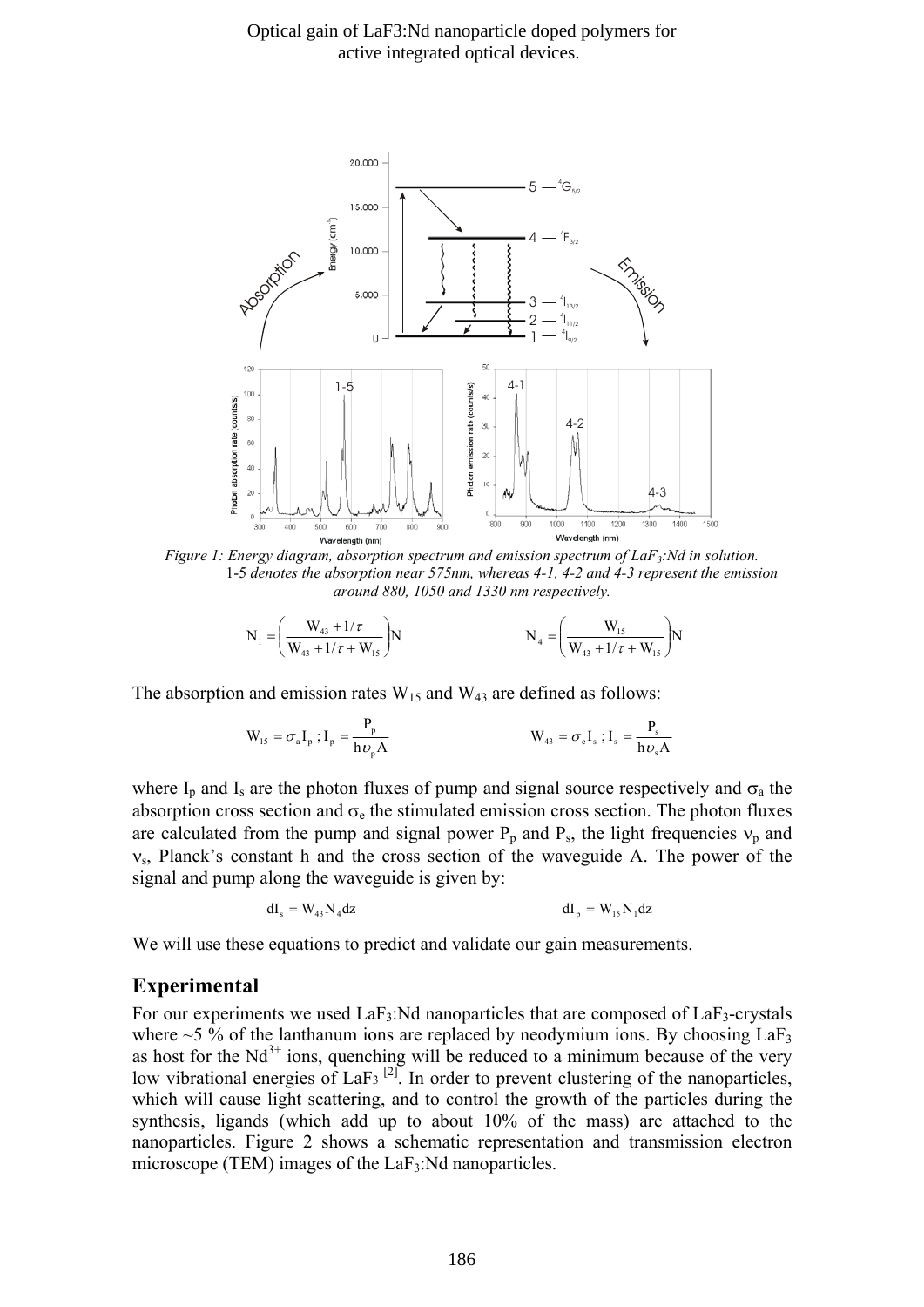

*Figure 2: Left - schematic representation of the nanoparticles and its ligands; Middle – TEM image of the nanoparticles; Right: TEM zoom clearly showing the crystalline nature of the nanoparticles.* 

For our first sample we spinned a PMMA solution with 10 weight percent  $LaF<sub>3</sub>:Nd$  onto a thick  $SiO<sub>2</sub>$  buffer (for details on preparation see Kuiper<sup>[3]</sup>). After patterning with standard photoresist and reactive ion etching of the 3.3µm thick doped PMMA film, we obtained straight waveguides with a channelwidth of 10µm and a ridgeheight of 1.4µm[1]. A second sample was made using SU-8 photoresist as the host for the nanoparticles (20 weight percent). Waveguides with a width of 10µm were fabricated by UV-exposure of the 10µm thick doped SU-8 film followed by a standard photoresist development step<sup>[1]</sup>. A third sample consisted of a  $Si<sub>3</sub>N<sub>4</sub>$  straight monomodal high contrast waveguide with a 20 weight percent nanoparticle doped PMMA cladding on top  $[3,4]$ .

### **Measurements**

A signal ( $\lambda$ <sub>s</sub>=1319nm) and a 12mW chopped pump ( $\lambda$ <sub>p</sub>=578nm) beam were coupled into the PMMA waveguides. Spontaneous emission signals were  $\sim$ 30dB lower than the signal power, not interfering with our amplification measurements. The signal wavelength was fed into a detector after filtering out the other wavelengths. A signal enhancement of 0.3 dB in a 3cm long waveguide has been observed. Numerically solving the rate equations outlined above using the values for the different parameters shown in Table 1 will yield the solid line presented in Figure 3, which agrees well with our measurements.

| Table 1: Parameters used in the optical gain |  |  |  |
|----------------------------------------------|--|--|--|
| calculations.                                |  |  |  |

| Parameter            | Value                 | Unit                        |
|----------------------|-----------------------|-----------------------------|
| $P_p$                | 12                    | mW                          |
| $P_{s}$              |                       | mW                          |
| $\sigma_{a}$         | $2.5 \times 10^{-20}$ | $\text{cm}^2$               |
| $\sigma_{\rm e}$     | $5 \times 10^{-21}$   | cm                          |
| $\lambda_{\rm s}$    | 1319                  | nm                          |
| $\lambda_\mathrm{p}$ | 578                   | nm                          |
| τ                    | 200                   | $\mu$ s                     |
| $N_{\rm tot}$        | $1.4 \times 10^{19}$  | $\text{cm}^{\overline{-3}}$ |
| Height               | 3.3                   | um                          |
| Width                | 10                    | um                          |



*Figure 3: Gain vs length plots. Solid line represents our experiments. Dotted line represents theoretically feasible gain/cm.*